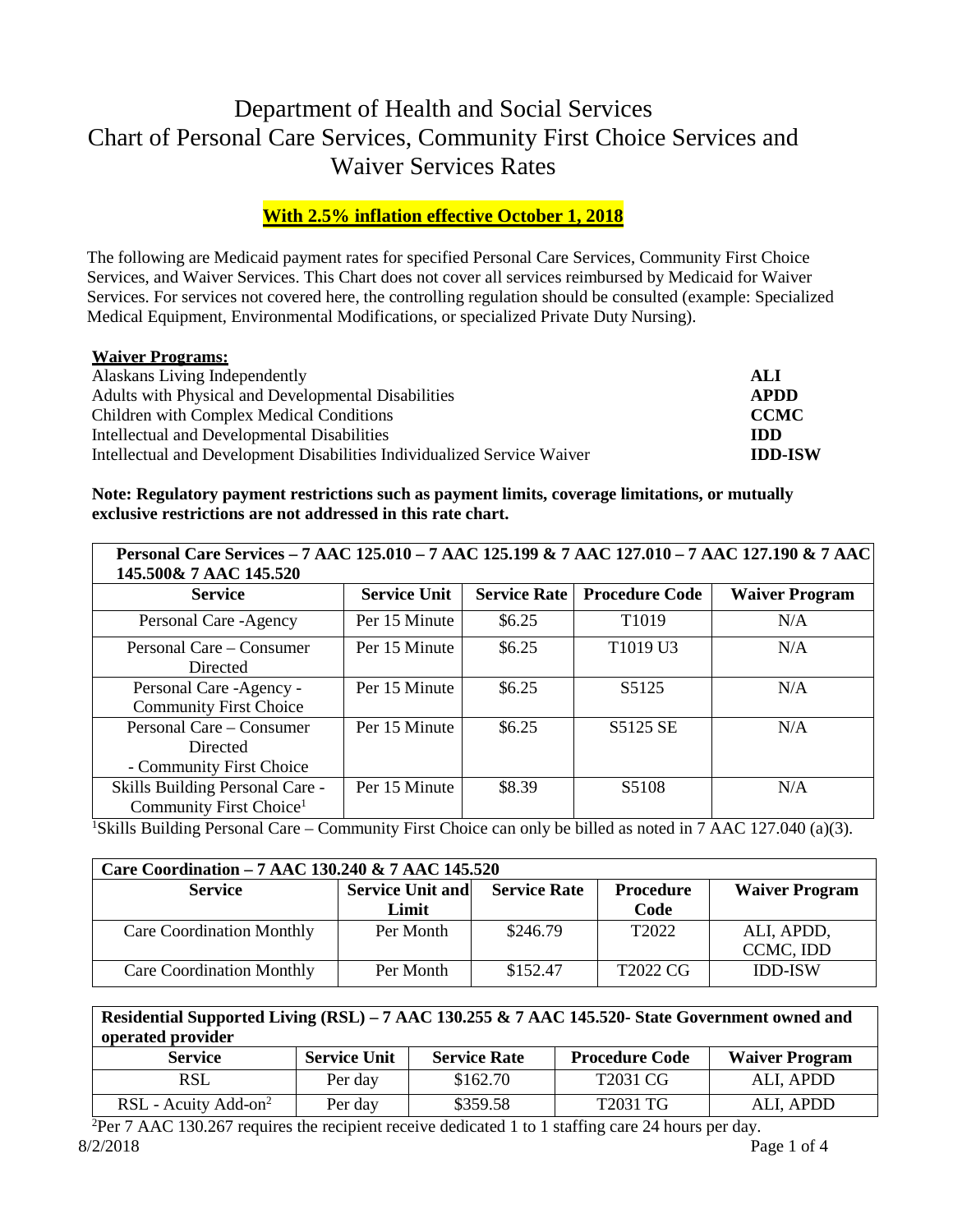| Residential Supported Living (RSL) - 7 AAC 130.255 & 7 AAC 145.520 - Non-State Government owned<br>and operated provider |                     |                     |                       |                       |  |
|--------------------------------------------------------------------------------------------------------------------------|---------------------|---------------------|-----------------------|-----------------------|--|
| <b>Service</b>                                                                                                           | <b>Service Unit</b> | <b>Service Rate</b> | <b>Procedure Code</b> | <b>Waiver Program</b> |  |
| RSL - 5 or fewer beds<br>per $EIN^3$                                                                                     | Per day             | \$148.08            | <b>T2031 UR</b>       | ALI, APDD             |  |
| RSL - 6 to 16 beds per<br>EIN <sup>3</sup>                                                                               | Per day             | \$152.45            | <b>T2031 US</b>       | ALI, APDD             |  |
| RSL - 17 or more beds<br>per $EM^3$                                                                                      | Per day             | \$162.70            | T <sub>2031</sub>     | ALI, APDD             |  |
| <b>RSL</b><br>Acuity Add-on <sup>2</sup>                                                                                 | Per day             | \$359.58            | <b>T2031 TG</b>       | ALI, APDD             |  |

 ${}^{3}$ EIN is the provider's Employer Identification Number as issued by the Internal Revenue Service. The provider's licensed assisted living beds (for all locations) must be added together to determine the code used for billing the service.

<sup>2</sup>Per 7 AAC 130.267 requires the recipient receive dedicated 1 to 1 staffing care 24 hours per day.

| Residential Habilitation - 7 AAC 130.265 & 7 AAC 145.520 |                     |                     |                       |                       |  |  |  |
|----------------------------------------------------------|---------------------|---------------------|-----------------------|-----------------------|--|--|--|
| <b>Service</b>                                           | <b>Service Unit</b> | <b>Service Rate</b> | <b>Procedure Code</b> | <b>Waiver Program</b> |  |  |  |
| Family Home                                              | Per Diem            | \$122.93            | S5140                 | APDD, CMCC, IDD       |  |  |  |
| Habilitation – Adult                                     |                     |                     |                       | Must be 18 or over    |  |  |  |
| <b>Family Home</b>                                       | Per Diem            | \$153.76            | S5145                 | CCMC, IDD             |  |  |  |
| Habilitation – Child                                     |                     |                     |                       | Must be 17 or younger |  |  |  |
| Group Home                                               | Per Diem            | \$324.78            | T2016                 | APDD, CMCC, IDD       |  |  |  |
| Habilitation                                             |                     |                     |                       | Must be 18 or over    |  |  |  |
| Group Home                                               | Per Diem            | \$359.58            | T2016 TG              | APDD, CMCC, IDD       |  |  |  |
| <b>Habilitation Acuity</b>                               |                     |                     |                       | Must be 18 or over    |  |  |  |
| Add-on $3$                                               |                     |                     |                       |                       |  |  |  |
| Supported Living                                         | Residential -       | \$10.93             | T <sub>2017</sub>     | APDD, CMCC, IDD,      |  |  |  |
| Habilitation                                             | 15 Minute           |                     |                       | <b>IDD-ISW</b>        |  |  |  |
|                                                          |                     |                     |                       | Must be 18 or over    |  |  |  |
| In-Home                                                  | In home $-15$       | \$10.93             | T2017 U4              | CCMC, IDD, IDD-ISW    |  |  |  |
| Habilitation                                             | Minute              |                     |                       | Must be 17 or younger |  |  |  |
|                                                          |                     |                     |                       |                       |  |  |  |

 $3$ Per 7 AAC 130.267 requires the recipient receive dedicated 1 to 1 staffing care 24 hours per day.

| Respite (unskilled) – 7 AAC 130.280 & 7 AAC 145.520 |                     |                     |                       |                                  |  |  |
|-----------------------------------------------------|---------------------|---------------------|-----------------------|----------------------------------|--|--|
| <b>Service</b>                                      | <b>Service Unit</b> | <b>Service Rate</b> | <b>Procedure Code</b> | <b>Waiver Program</b>            |  |  |
| Respite                                             | Per $15$<br>Minute  | \$6.42              | S <sub>5</sub> 150    | ALI, APDD, CCMC,<br>IDD, IDD-ISW |  |  |
| Respite – Family Directed                           | Per $15$<br>Minute  | \$4.33              | S5150 U <sub>2</sub>  | CCMC, IDD, IDD-ISW               |  |  |
| Respite                                             | Per Day             | \$307.27            | S5151                 | ALI, APDD, CCMC,<br>IDD, IDD-ISW |  |  |
| Respite – Family Directed                           | Per Day             | \$207.75            | S5151 U <sub>2</sub>  | CCMC, IDD, IDD-ISW               |  |  |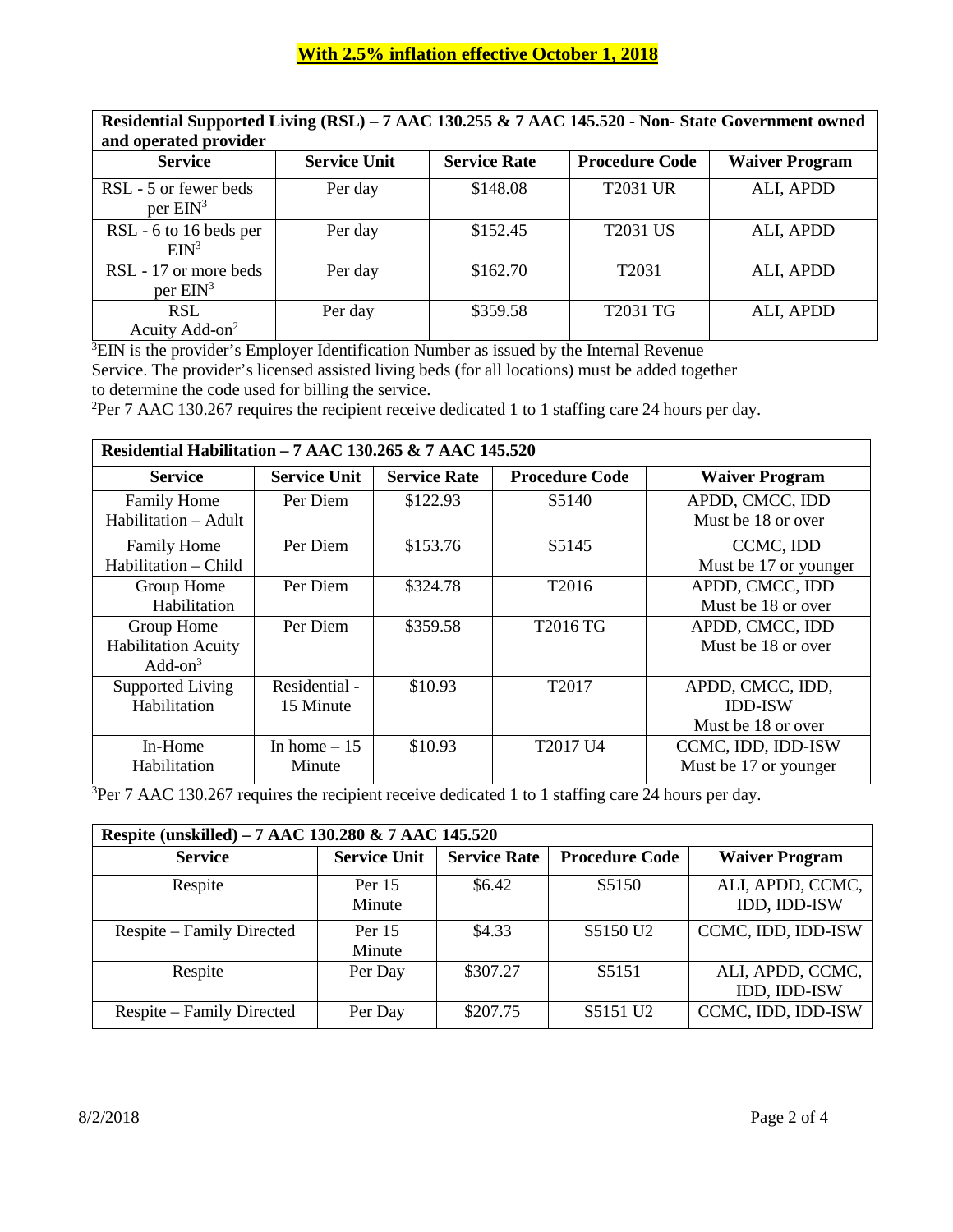### **With 2.5% inflation effective October 1, 2018**

| <b>Intensive Active Treatment - 7 AAC 130.275 &amp; 7 AAC 145.520</b> |                                        |                     |                       |                       |
|-----------------------------------------------------------------------|----------------------------------------|---------------------|-----------------------|-----------------------|
| <b>Service</b>                                                        | <b>Service Unit</b>                    | <b>Service Rate</b> | <b>Procedure Code</b> | <b>Waiver Program</b> |
| Time limited                                                          | Per $15$ minute – <b>local</b>         | \$22.94             | H <sub>2011</sub> CG  | APDD, CMCC, IDD,      |
| intervention,                                                         | (recipient within 200 miles            |                     |                       | <b>IDD-ISW</b>        |
| treatment, or therapy                                                 | of provider)                           |                     |                       |                       |
| Time limited                                                          | Per 15 minute – non-local <sup>4</sup> | \$45.89             | <b>H2011TN</b>        | APDD, CMCC, IDD,      |
| intervention,                                                         | (recipient greater than 200            |                     |                       | <b>IDD-ISW</b>        |
| treatment, or therapy                                                 | miles from provider)                   |                     |                       |                       |

Note: Intensive Active Treatment does not include services for routine and on-going behavioral challenges or services related to administration of care though training of staff.

<sup>4</sup>Non-local (greater than 200 miles) means the provider must travel to the recipient in excess of 200 miles.

| Nursing Oversight and Care Management – 7 AAC 130.235 & 7 AAC 145.520 |                                                          |                     |                       |                       |  |
|-----------------------------------------------------------------------|----------------------------------------------------------|---------------------|-----------------------|-----------------------|--|
| <b>Service</b>                                                        | <b>Service Unit</b>                                      | <b>Service Rate</b> | <b>Procedure Code</b> | <b>Waiver Program</b> |  |
| Oversight and Care                                                    | $\text{Per } 15 \text{ minute} - \text{local}$ (service) | \$22.94             | T1016 CG              | CCMC, IDD             |  |
| Management                                                            | within 200 miles of provider)                            |                     |                       |                       |  |
| Oversight and Care                                                    | Per 15 minute $-$ non-local <sup>4</sup>                 | \$91.17             | <b>T1016 TN</b>       | CCMC, IDD             |  |
| Management                                                            | (recipient greater than 200                              |                     |                       |                       |  |
|                                                                       | miles from provider)                                     |                     |                       |                       |  |

<sup>4</sup>Non-local (greater than 200 miles) means the provider must travel to the recipient in excess of 200 miles.

| Various - 7 AAC 145.520 & as listed |                           |                     |                       |                       |  |
|-------------------------------------|---------------------------|---------------------|-----------------------|-----------------------|--|
| <b>Service</b>                      | <b>Service Unit</b>       | <b>Service Rate</b> | <b>Procedure Code</b> | <b>Waiver Program</b> |  |
| Day Habilitation - Individual       | 15 Minute                 | \$10.98             | T2021                 | APDD, CMCC,           |  |
| 7 AAC 130.260                       |                           |                     |                       | IDD, IDD-ISW          |  |
| Day Habilitation - Group            | 15 Minute                 | \$7.69              | T2021 HQ              | APDD, CMCC,           |  |
| 7 AAC 130.260                       |                           |                     |                       | IDD, IDD-ISW          |  |
| Supported Employment -              | 15 Minute                 | \$12.42             | T2019                 | APDD, CMCC,           |  |
| Individual                          |                           |                     |                       | IDD, IDD-ISW          |  |
| 7 AAC 130.270                       |                           |                     |                       |                       |  |
| Supported Employment - Group        | 15 Minute                 | \$8.70              | T2019 HQ              | APDD, CMCC,           |  |
| 7 AAC 130.270                       |                           |                     |                       | IDD, IDD-ISW          |  |
| Pre-Employment - Individual         | 15 Minute                 | \$12.42             | T2019 CG              | APDD, CMCC,           |  |
| 7 AAC 130.270                       |                           |                     |                       | IDD, IDD-ISW          |  |
| Pre-Employment - Group              | 15 Minute                 | \$8.70              | <b>T2019 TT</b>       | APDD, CMCC,           |  |
| 7 AAC 130.270                       |                           |                     |                       | IDD, IDD-ISW          |  |
| <b>Adult Day Service</b>            | Per Half Day <sup>5</sup> | \$86.21             | S5101                 | ALI, APDD             |  |
| 7 AAC 130.250                       |                           |                     |                       |                       |  |
| <b>Adult Day Service</b>            | 15 Minute                 | \$5.38              | S5100                 | ALI, APDD             |  |
| 7 AAC 130.250                       |                           |                     |                       |                       |  |
| Meals                               | Home                      | \$22.31             | S5170                 | ALI, APDD,            |  |
| 7 AAC 130.295                       | Delivered                 |                     |                       | CMCC, IDD             |  |
|                                     | Per Meal                  |                     |                       |                       |  |
| <b>Congregate Meals</b>             | Per Meal                  | \$21.68             | T2025                 | ALI, APDD,            |  |
| 7 AAC 130.295                       |                           |                     |                       | CMCC, IDD             |  |

<sup>5</sup>Service period must be at least one  $(1)$  hour with coverage up to four  $(4)$  hours per day. This service unit is limited to one unit per day. Adult Day Services in excess of one Per Half Day unit must be billed using the 15 minute service units